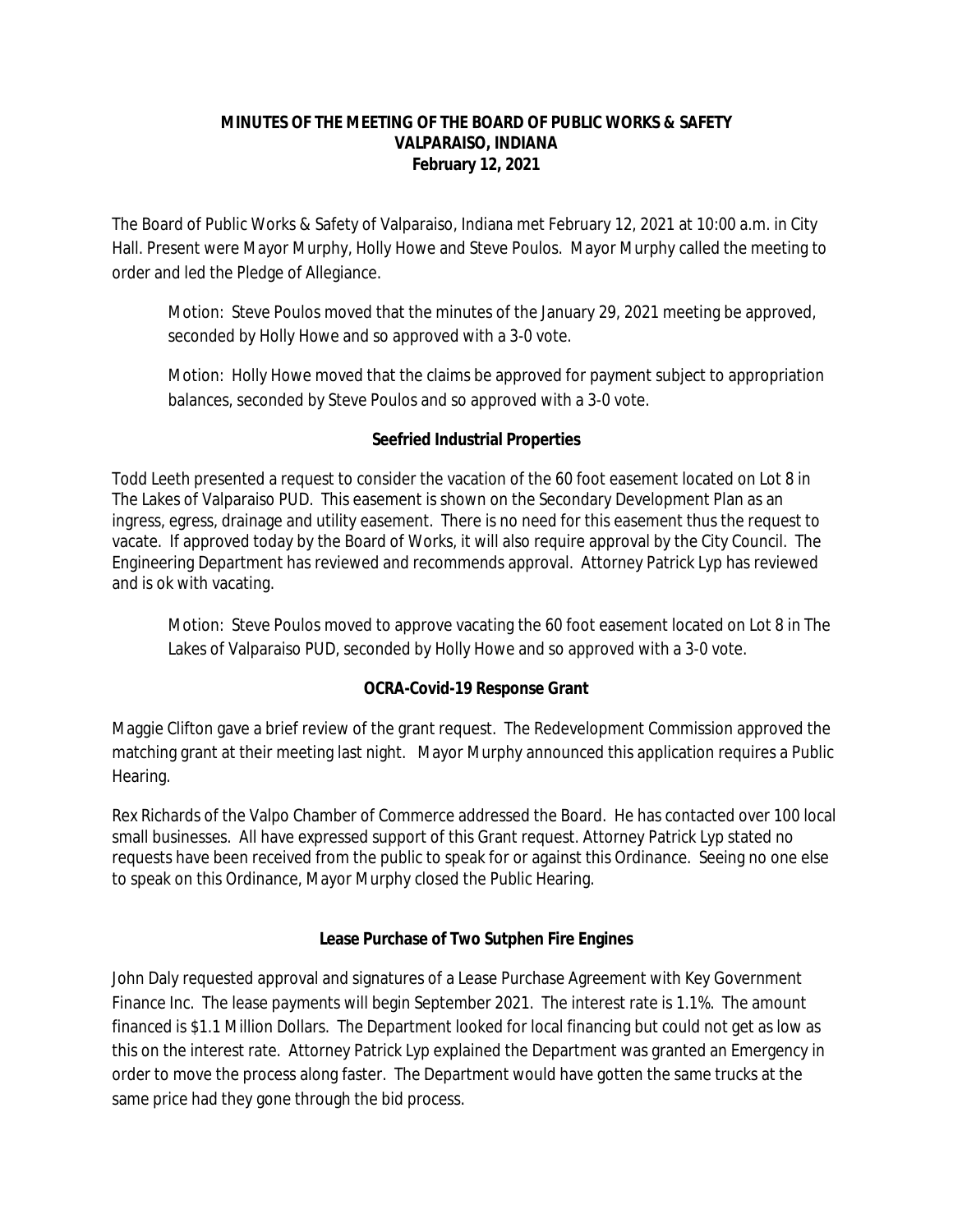Motion: Steve Poulos moved to approve the Lease with Key Government Finance Inc., seconded by Holly Howe and so approved with a 3-0 vote.

# **Nonqualified Plan Advisory Services Agreement with CAPTRUST**

Mike Jessen requested approval to enter into a Nonqualified Plan Advisory Services Agreement with CAPTRUST. This Agreement will save money and give employees a better rate. This should make the 457B plan more effective and efficient. The current Plan has a value of \$1.5 Million Dollars with 110 employees participating. With CAPTRUST the fees are lower than what they have been paying with Nationwide. If asked, CAPTRUST will sit down with employees and give them a comprehensive plan to follow. They are a local company.

Motion: Holly Howe moved to approve the Nonqualified Plan Advisory Services Agreement with CAPTRUST, seconded by Steve Poulos and so approved with a 3-0 vote.

# **2021 Certifications and Assurances of Financial Capacity for Transit Grants**

Don Lorntzen requested approval and signatures of the Certification of Financial Capacity and Local Share Availability. As a subrecipient of Federal grant money to support transit operations, each year the City of Valparaiso must sign and return to NIRPC a Certification of Financial Capacity and Local Share Availability and Certifications and Assurances for FTA Assistance.

Motion: Steve Poulos moved to approve the 2021 Certifications and Assurances of Financial Capacity for Transit Grants, seconded by Holly Howe and so approved with a 3-0 vote.

# **County Museum Matter**

Attorney Patrick Lyp discussed the Lease with Porter County Museum Foundation Corporation. The museum is in default of the Agreement entered into for leasing the property on Indiana Avenue. Attorney Lyp requested approval to send a letter stating they are in default and have until June 1, 2021 to vacate the building.

Motion: Steve Poulos moved to approve the Notice advising the Porter County Museum they are in default of the Lease and giving them until June 1, 2021 to vacate, seconded by Holly Howe and so approved with a 3-0 vote.

### **Eisenhower Avenue Road Reconstruction**

Matt Zurbriggen requested approval to solicit bids for construction for Eisenhower Road Reconstruction. The Engineering Department is currently working on construction plans and would like to advertise for bids by February 22, 2021 to stay on schedule for CCMG funding. The Engineering Department anticipates receiving bids at the March 12, 2021 BOW meeting.

Motion: Holly Howe moved to approve advertising for bids for the Eisenhower Avenue Road Reconstruction project, seconded by Steve Poulos and so approved with a 3-0 vote.